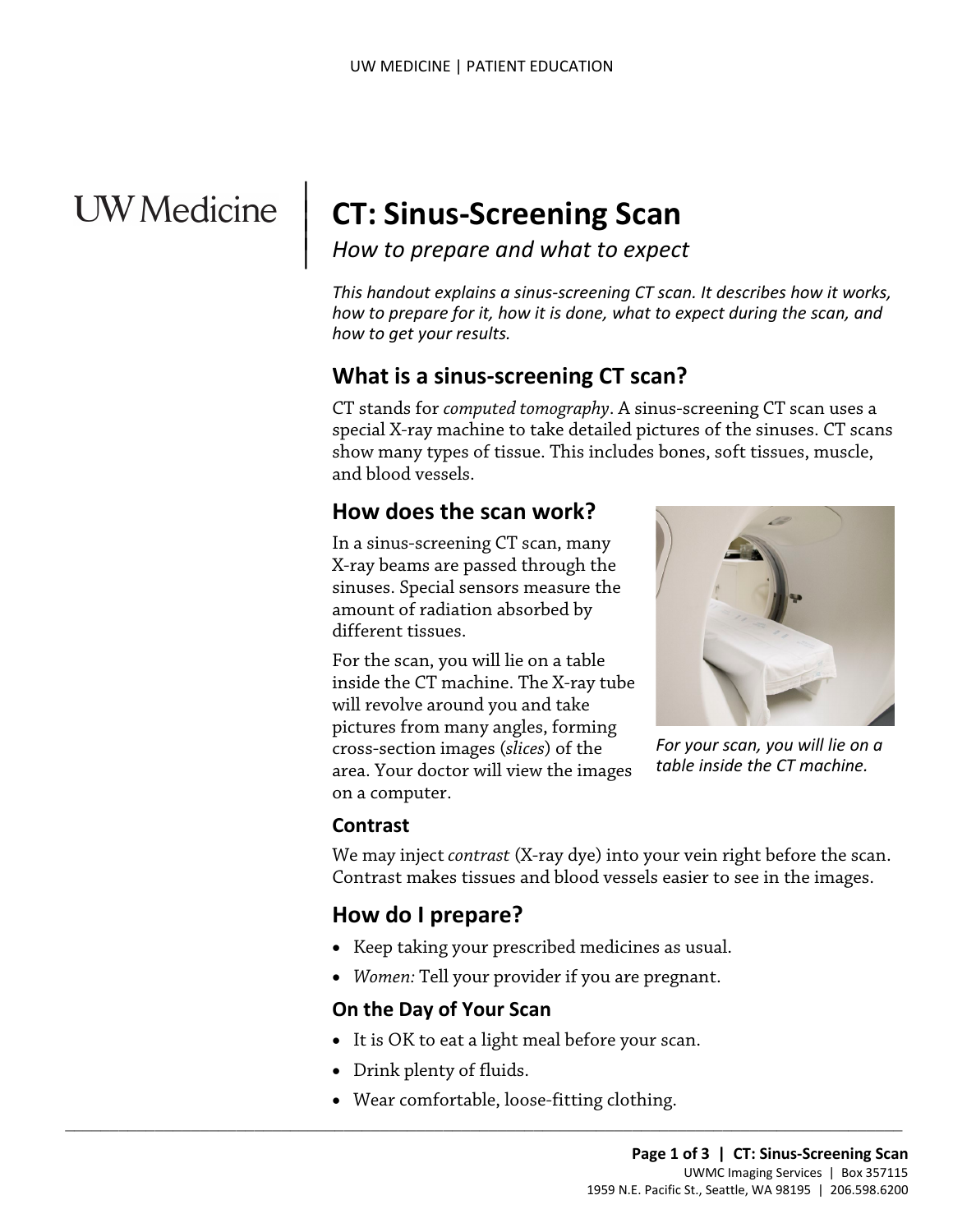

*A CT image of the sinuses*

# **Before the Scan Begins**

- We may ask you to remove hairpins, jewelry, glasses, hearing aids, and any removable dental work. These items could cause problems with the images.
- *Women:* If there is any chance you may be pregnant, tell the CT technologist **before** the scan begins.

#### **If You Will Receive Contrast**

- We will place a small *intravenous* (IV) tube into your arm vein. This will be done before you enter the scanning room.
- Before your scan, the CT technologist will ask you if you:
	- Are allergic to any medicines or iodine. Many types of contrast contain iodine. If you have ever had an allergic reaction to contrast, we will ask you to take medicine to prevent a reaction to the contrast before your scan.
- of the sinuses<br>
contrain iodine. If you have ever had an allergic reaction to<br>
contrast, we will ask you to take medicine to prevent a reactio<br>
the contrast before your scan.<br>
 Have asthma, diabetes, a heart problem, mult – Have asthma, diabetes, a heart problem, multiple myeloma, or kidney disease. These conditions may increase your risk of having a reaction to the contrast. For example, kidney disease makes it harder for your body to remove contrast from your bloodstream.

# **Can a family member or friend stay with me during the scan?**

- CT scans use X-rays. Because of this, you may not have a family member or friend in the CT room during the exam.
- For young patients, a parent may be able to stay in the room with their child to help ease fear and give comfort. The parent must wear a lead apron to limit exposure to the radiation used in the scan.

# **How is the scan done?**

 $\_$  ,  $\_$  ,  $\_$  ,  $\_$  ,  $\_$  ,  $\_$  ,  $\_$  ,  $\_$  ,  $\_$  ,  $\_$  ,  $\_$  ,  $\_$  ,  $\_$  ,  $\_$  ,  $\_$  ,  $\_$  ,  $\_$  ,  $\_$  ,  $\_$  ,  $\_$  ,  $\_$  ,  $\_$  ,  $\_$  ,  $\_$  ,  $\_$  ,  $\_$  ,  $\_$  ,  $\_$  ,  $\_$  ,  $\_$  ,  $\_$  ,  $\_$  ,  $\_$  ,  $\_$  ,  $\_$  ,  $\_$  ,  $\_$  ,

- The CT technologist will help you get into position on the CT table. We will place pillows to help you stay in position for the scan.
- The technologist will then leave the room. You will be alone in the room during the scan, but the technologist can see, hear, and speak with you through an intercom at all times.
- You must lie still while the table moves into the center of the scanner. You must also hold still when the scans are being done. Holding still during the scan results in the best images.
- For the first few scans, the table will move quickly through the scanner. These first scans check the correct starting position. For the rest of the scans, the table will move more slowly.